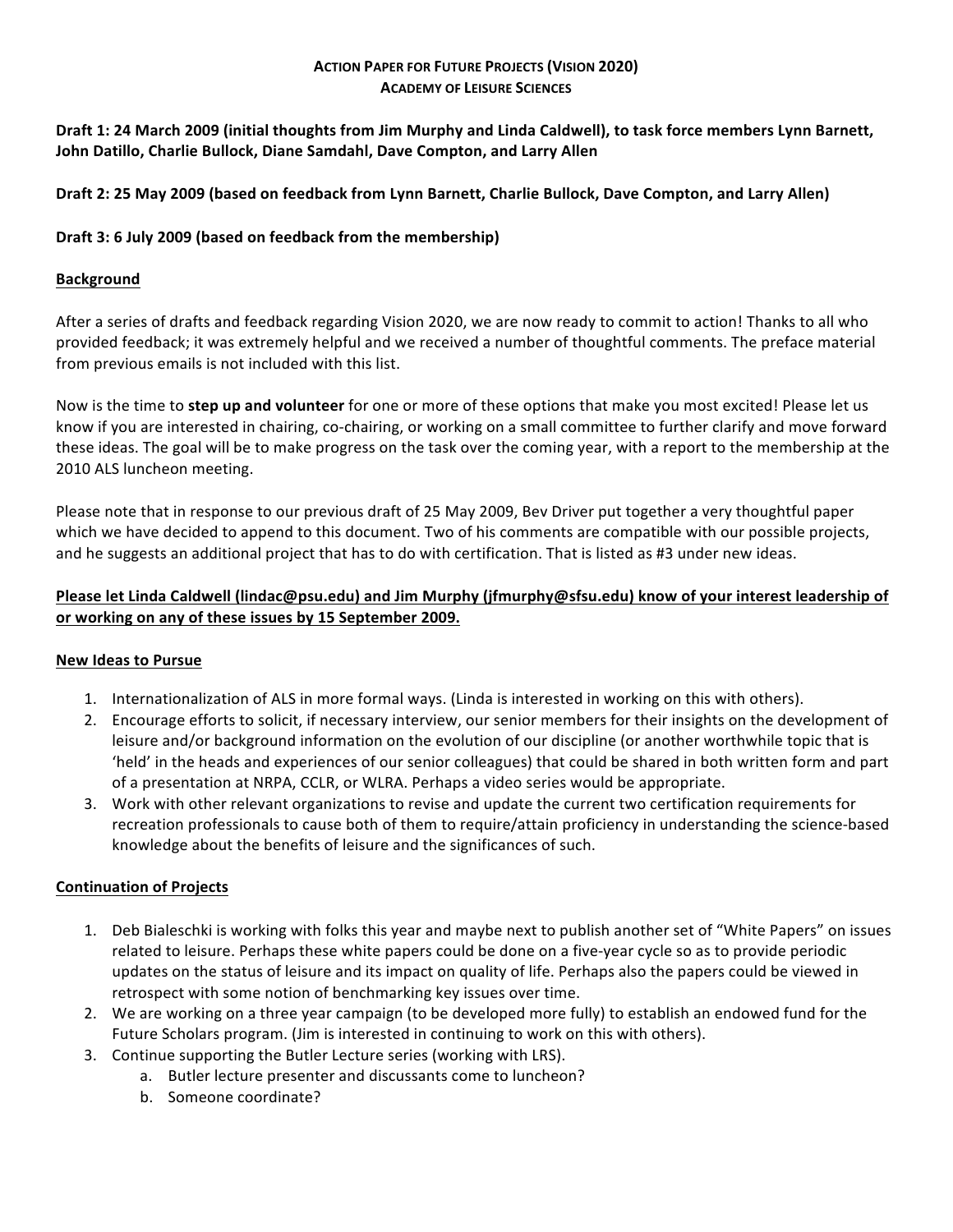# **Proposal to Members of the Academy of Leisure Sciences to Promote Wider Understanding and** Appreciation of the Significances of the Benefits of Leisure by B. L. Driver (6.3.09)

This document presents, describes, and offers rationale for a general and three specific proposals for members of the Academy of Leisure Sciences to consider. The general proposal is that the Academy promote greater understanding of the benefits of leisure and the many positive ramifications of such understanding. My three specific proposals are that the Academy:

- 1. Work with other relevant organizations to revise and update the current two certification requirements for recreation professionals to cause both of them to require/attain proficiency in understanding the sciencebased knowledge about the benefits of leisure and the significances of such.
- 2. Work to create greater understanding of the merit good aspects of leisure.
- 3. Create widely distributable media (DVDS, videos, etc.) to promote greater understanding and appreciation of the benefits and their significances.

# **Rationale**

<u> 1989 - Johann Stein, markin film yn y breninn y breninn y breninn y breninn y breninn y breninn y breninn y b</u>

Wider understanding and appreciation of the benefits of leisure and it significances would:

- Enhance and advance all of the leisure "professions" and in particular significantly improve the relevance, efficiency, and responsiveness of administrators, planners, and managers of park and recreation agencies and similar practitioners employed by related agencies/institutions that do not "label" themselves as park and recreation agencies but nevertheless provide many important leisure opportunities (e.g., libraries, museums, wildlife management agencies).
- Substantively support the actions of elected officials responsible for allocating funds and providing policy guidelines to public park and recreation agencies.
- Increase the understanding and appreciation of the benefits of leisure by members of the general public which is sorely needed to (1) generate and maintain adequate support for leisure services provided by public agencies and (2) help the general public appreciate more fully the tremendous **comparative** importance of leisure services vis a vie other services (e.g., educational, medical, and welfare" services, and fire and police protection, etc.).
- In all the above ways, contribute substantively to "repositioning the images" of leisure that has so adroitly been called for by John Crompton and his associates.

To further explain why I believe that the proposed promotion of the understanding of the benefits of leisure and it significances is perhaps the most important thing the Academy can focus on, I will review some conclusions I have reached about such understanding after having spending most of my past 40 years of professional endeavor studying the benefits of leisure, attempting to contribute to credible research findings about such benefits, promoting greater understanding of those benefits and the significances of them, and working closely with practitioners to help develop and refine several recreation resource planning and management systems that overtly focus on managerially relevant benefits as well as avoiding negative outcomes. But first, in the following paragraph permit me to try to put what I am proposing within the context of some concerns which I know are held by some members of the academy.

I am quite aware that a few of you have expressed both published and unpublished "concerns" about the research approaches I have used and about some things I have written, especially related to Experience-Based Management (as emphasized by the Recreation Opportunity Spectrum system) and Benefits-Based Management (now being called Outcomes-Focused). A lot of the criticisms were caused by misunderstandings of what I had written.<sup>1</sup> I take

<sup>&</sup>lt;sup>1</sup> And yes, there has been a little setting me up as a straw person to "burn"-- speaking "metaphorically!" Ain't science fun!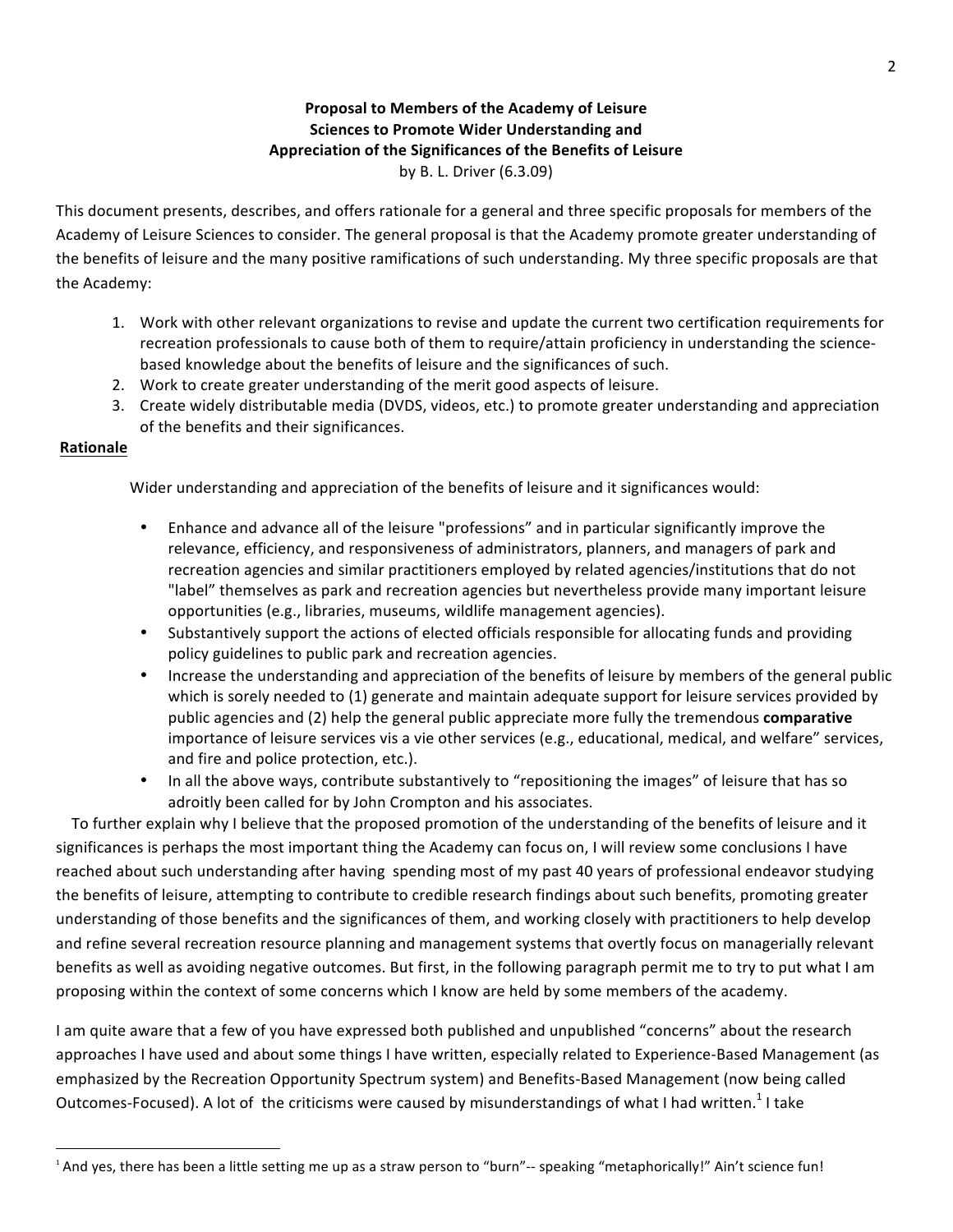responsibility for not being clearer. I mention these concerns here **only** to propose and hope that any of them still held should not prevent any member of the Academy from agreeing with me that the **primary reason** any publicly-provided leisure service is provided is because of it likely benefits. Put differently, although we might not agree about the types of scientific inquiry to follow or the most appropriate ways to manage leisure resources and services, I trust that will deter each of you for supporting wider understanding of the beneficence of leisure and its many significances?

It has been interesting and very disappointing for me to observe that the negative impacts of the provision of leisure services are being articulated much more clearly and especially more comprehensively than are the positive impacts. Specifically, current understanding and appreciation of the empirically-supported benefits of leisure and of their significances is sorely lacking by all relevant concerns. There is fairly wide intuitive/subjective understandings of the benefits gained from personal experience, reflection, and communication with professional associates. To be sure, that understanding and personal judgment has been, is, and will remain extremely important to each of the leisure professions. Nevertheless, since the 1980s, there has been significant increases in the amount of science-based knowledge about the benefits<sup>2</sup> which must be understood reasonably well for true professionalism, which is required along with good judgment and "art." There is more on that topic below when I describe my first specific proposal.

Not only do the empirically-supported benefits and their ramifications need to be better understood more widely. But, another type of understanding is needed to advance the leisure professions and give them more social credibility. That understanding relates to my oft-make, perhaps bold, assertions that the provision and management of publicly-provided leisure service add as much, or more, value to a society as any other publicly-provided social services including educational and medical services. I did not come to this conviction quickly, emotionally, or without considerable doubt of its validity. But, during my past 40 years of studying, reflecting on, and promoting wider understanding of the benefits of leisure, I realized that I had to accept the following three things:

- 1. The benefits of leisure pervade all aspects of human endeavor, and **no other social service** is nearly as pervasive. Included are mental and physical health, spiritual inspiration, family bonding, establishing and maintaining other social networks and camaraderie, sharing, stress management, mentoring, avocational interests and learning, promotion of positive self concepts, cultural identity, appreciation of places and history, and nurturance of environmental ethics and related behaviors. Think about it!
- 2. Second and related to the first, the "merit good" aspects of leisure are grossly misunderstood even though they probably are as great as or greater than those of all other social service services including educational or medical services. To review, a "merit good" [actually good or service] refers to one for which its provision and use create "meritorious" spin-off benefits (external economies in economic jargon) to others than the direct users of that good or service. The primary reason that there is such widespread public appreciation and support of public education is because of its "meritorious" nature. Ask yourself, how do leisure services compare?
- 3. When considered **comprehensively** (beyond just publicly-provided leisure services), the leisure **sector is the largest or one of the largest economic sectors** of any industrialized economy in terms of value added to gross domestic product or any other economic measure such as contribution to net foreign exchange balances of payments.

The last part of the rationale for my general proposal is that to my knowledge, no organization in the United States is now seriously promoting better understanding of the benefits of leisure and their significances. At least one needs to. In addition, to my knowledge only two organizations in the world are now giving serious attention to understanding the benefits and their importance. The Canadian Parks and Recreation Association's current revisions and updating of its 1997 highly informative and influential "The Benefits Catalogue" is a useful effort, but that updated catalogue will not be

<u> 1989 - Johann Stein, markin film yn y breninn y breninn y breninn y breninn y breninn y breninn y breninn y b</u>

 $2$  The best documentation of the breadth and results of this research is in the 1979 Canadian Parks/Recreation Association's "The Benefits Catalogue," which is currently being updated.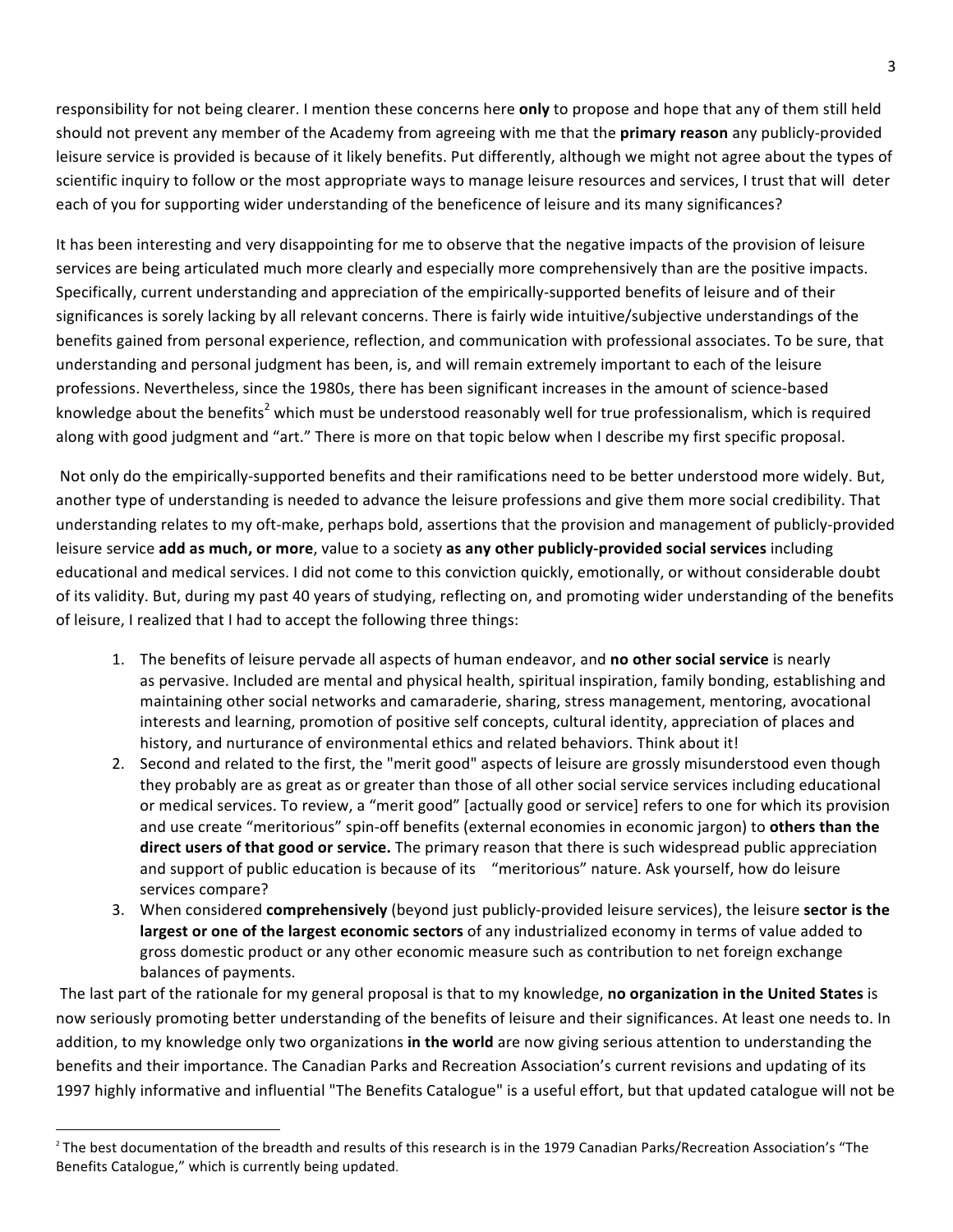ready for several years. The Australian State of Victoria's "Healthy Parks-Healthy People program is also laudable, but its focus is very limited. In addition, neither of these two efforts address some concerns relevant to provision of leisure services in the united States, such as the first one described in my below three specific proposals. Therefore, I ask you, what organization other than the Academy of Leisure Sciences is bettered suited to take on the charge in the United States? Its members, as recognized and influential scientists and educators, are the best qualified to understand said benefits and their significances. In addition, the Academy is centrally relevant to any attempt to improve and advance the leisure professions if in fact the most telling description of any profession is the body of professional knowledge that its members must have demonstrative proficiency in understanding.

## **Three Specific Proposals**

Each of my three specific proposals to the Academy will now be described.

#### **1. Update Professional Certification Requirements**

The purpose of this proposal is to assure that the two current certifications of leisure professionalism require proficiency in reasonably understanding the nature and scope of the benefits of leisure and their relevance to the administration, planning, and provision of leisure services. Those certification procedures must also require reasonable proficiency in understanding the merit good aspects of leisure and its fundamental role in "repositioning the image" of leisure. 

The two certifications of concern here are the National Recreation and Park Association's program to help someone become a "Certified Park and Recreation **Professional** [emphasis added]" (or CPRP) and the NRPA's and the American Association for Physical Activity and Recreation's joint program for accrediting baccalaureate "programs in colleges and universities that prepare **new professionals** [emphasis added] to enter the broad field of parks, recreation and leisure services." 

I firmly believe that true leisure professionalism cannot be assured if the two to recreation "professional" certification procedures do not require proficiency in reasonably understanding the currently existing, and ongoing additions to, credible empirical documentation of the benefits of leisure and of the significant of such. The problem is that neither certification requirement does not now adequately define all types of proficiency needed by recreation "professionals" and park and recreation academic programs. Put slightly differently, the proficiency currently required by both certifications is necessary but not sufficient for true leisure professionalism. It is not if one accepts the widely held belief that a profession is an area of expertise that is founded on expert and specialized knowledge. For example, "Wikipediathe free encyclopedia" defines a profession as requiring "Expert and specialised knowledge in the field which one is practising professionally. And it adds, "Although sometimes referred to as professions, such occupations as skilled construction work are more generally thought of as trades or crafts." And, "In sports, a professional is someone who participates for money." The point is that although most professions have other characteristics (e.g., periodic testing of knowledge, licensing, and codes of ethics), the most fundamental characteristic of a professional is highly specialized knowledge. 

After considerable reflection about the knowledge required by all professions with which I am familiar, I became convinced that the required "specialized knowledge" mentioned by "Wikipedia" can more meaningfully be defined as an **empirically-supported body of knowledge--**whether supported by case studies or by "more rigorous" scientific inquiry. As said above, a "good" professional also needs sound judgment and sensitivities relevant to practicing her or his "art" as well as science.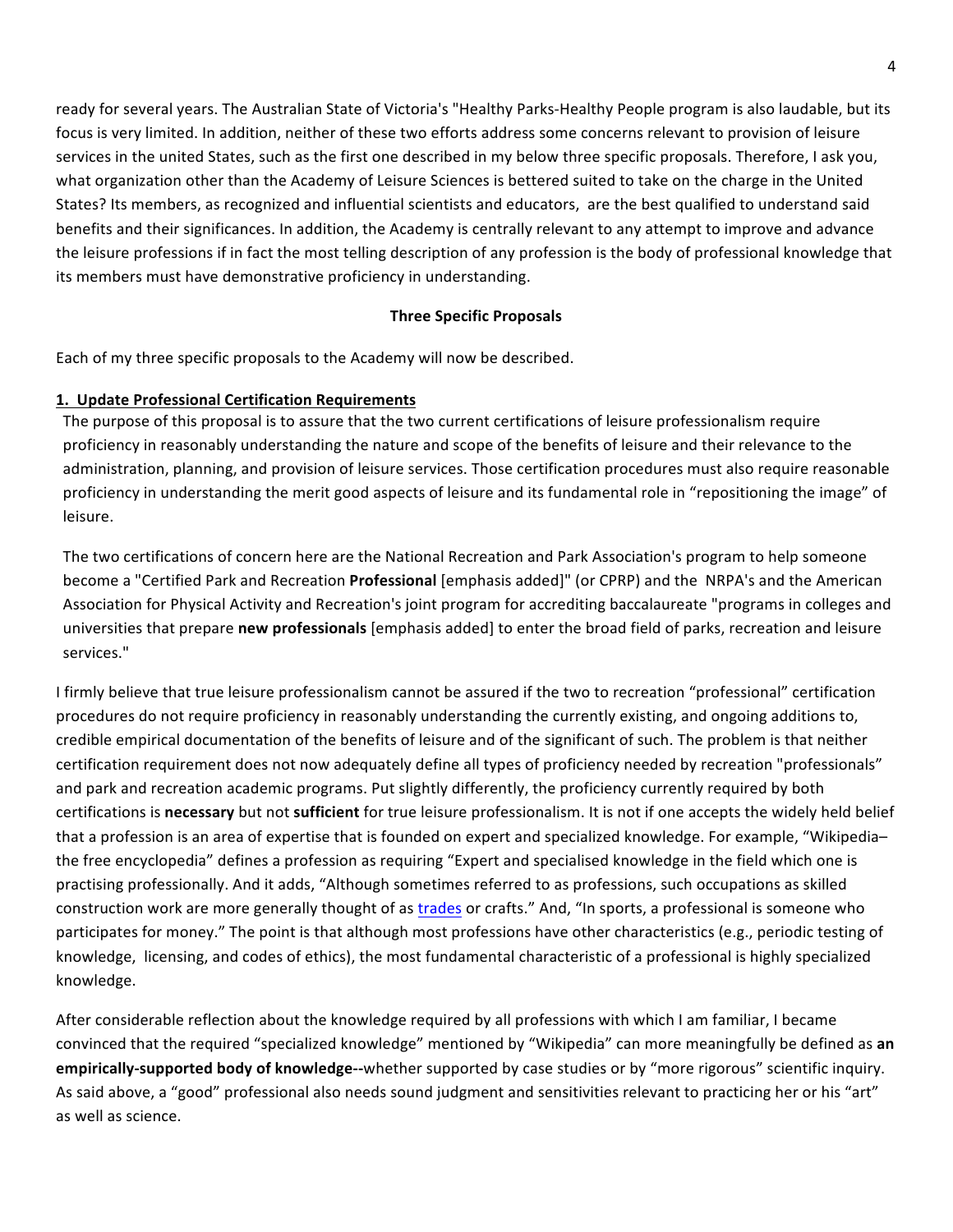So, given the widely held definition of the word "profession," can it be said that the two certifications of professionalism in recreation in fact now promote true professionalism? I recently answered that questions as follows on page 96 of my Chapter 5 of the Venture 2009 text on Outcomes-Focused Management which I edited:

"One can review on line the requirements of these two certification programs.<sup>3</sup> On the NRPA's web page describing CPRP certification, there is **no** direct reference to needs to understand knowledge about the benefits of leisure and how to use it when reviewing the subject areas tested in the required CPRP examination. Specifically, if one reviews the "Test Content Outline" in the on-line "Candidate Handbook," no content relating to benefits can be found, and none of the many "Recommended Texts" have adequate coverage of the current knowledge about those benefits or how to use it. The same holds true for accreditation requirements of park and recreation academic programs by NRPA/AAPAR. Their web page shows learning/instructional requirements in several major subject areas and their many sub-topics. Considerable appropriate emphasis is given in those accreditation and certification requirements for efficient management of park and recreation resources and services. But, extremely little attention is given to requirements related to accountability and responsiveness of such management in terms of benefits desired and negative outcomes to be avoided.... For example, Section 8.14:02 of the "Program and Event Planning" subject displays the very minimal attention given to benefits at that site. Only there can the very few words that refer to "outcome-oriented goals and objectives" be found; no other reference is given to benefits in the other subject areas such as Delivery Systems, Administration, or Management.

The unfortunate conclusion is that current certification and accreditation procedures do not require that professionally certified people who work in leisure, or the academic programs that guide their professional training, understand the very important science-based knowledge on which that professionalism should be established.[emphasis added here in this proposal to the ALS]."

Can one be truly professional if they do not keep current with the existing body of knowledge relevant to his or her particular professional endeavors? NO! And to me, the current certification requirements for leisure "professionals" is equivalent to medical doctors being granted licenses to practice if they only understand what practices they need to employ without being required to understand the impacts of those practices on their patients and others. Fortunately, reasonable understanding of those credibly documented impacts have moved medical practice from quackery to professionalism despite the recently emerging to frequent practice of recommending too many very costly medical tests to help determine possible but not highly probable negative impacts. Am I suggesting to some practices of park and recreation "professionals" currently border on quackery?

This specific proposed effort by the Academy would require working closely with the other organizations involved with the two certifications. It would also need to describe in detail the types of understanding required and suggest the published sources that are now available for attaining that understanding. I could rather easily provide several such readily available sources, suggest academic instructional programs required, and provide a set of questions to test for reasonable proficiency in understanding. It ain't rocket science!

## **2. Promote Wider Understanding of the Merit Good Aspects of Leisure**

<u> 1989 - Johann Stein, markin film yn y breninn y breninn y breninn y breninn y breninn y breninn y breninn y b</u>

The second task I propose for the members of the Academy to consider is to promote greater understanding on the merit good aspects of leisure. I described my rationale for this proposal above when elaborating the three, perhaps bold conclusions I was required to accept about the benefits of leisure after studying them for several decades. So, all I will

<sup>&</sup>lt;sup>3</sup> The web page for these two certifications is http://www.nrpa.org/content/default.aspx?documentId=826